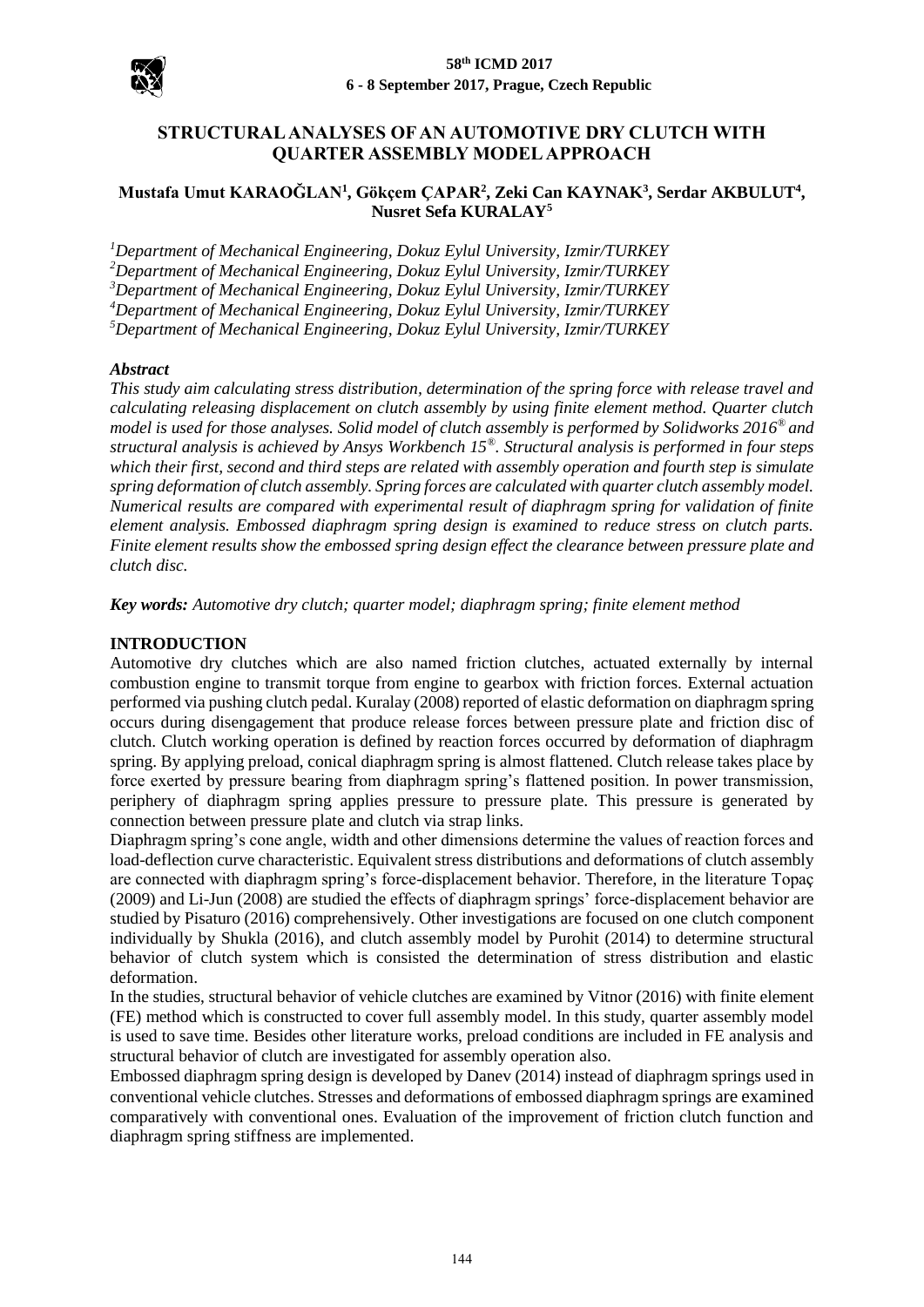

## **MATERIALS AND METHODS**

Quarter model of assembly is used for FE analysis instead of full clutch model. Quarter model was separated symmetrically which strap link and contact surface of release fork on release bearing assembly is located in the middle of model. Solid model of clutch assembly and their components are shown in figure 1. In order to determine the structural behaviour during the preloading and releasing operations a FE model has been implemented by using a commercial software named Ansys Workbench 16®. Proper mesh elements as Solid 92, Solid 95 and Solid 45 were used to simulate the quasi-static testing. Totally, 110709 elements and 219130 nodes of mesh were used on quarter model in the FE analysis. Body sizing on diaphragm spring, pressure plate and strap link, face sizing on pressure plate bottom surface and contact surfaces of diaphragm springs were applied for the accuracy of the results.



**Fig. 1.** Quarter Clutch Assembly Model

Diaphragm springs are designed in two different types as conventional (non-embossed) and embossed. This types of springs are separately applied on quarter clutch model for finite element analysis. A slice of embossed diaphragm spring is illustrated in Fig. 2 with emboss location and characterization dimensions. As shown in the Fig. 2, depth of emboss is 3 mm and representing  $\lambda$  is width,  $\delta$  is length of emboss,  $\varepsilon$  is the distance from outside diameter to emboss starting location. Embossed model dimensions present as;  $λ$  is 3 mm,  $δ$  is 29.5 mm and  $ε$  is 38 mm.



**Fig. 2.** Embossed Diaphragm Spring Dimensions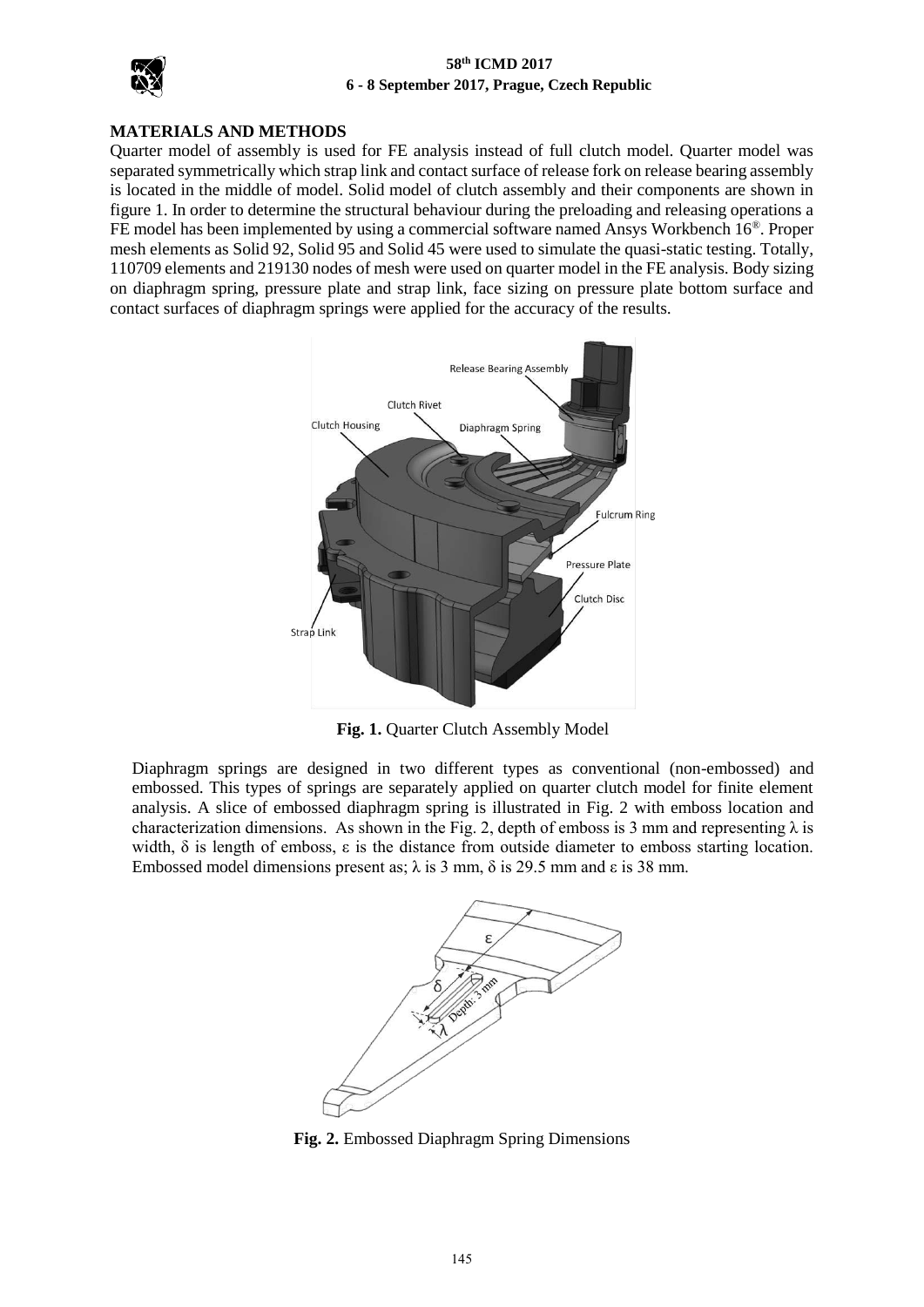

Diaphragm spring is manufactured from 50CrV4 steel alloy. Tension tests are implemented by test rig for four 50CrV4 steel alloy specimen. Average of test data was used in FE analysis. For plastic deformation, material's stress-strain diagram was determined by the test results to observing accurately elastoplastic behavior of diaphragm spring in FE method. Release bearing housing was produced GGG70 ductile cast iron. Bearing material is defined as SUJ2. Remaining clutch members' materials are accepted as structural steel alloy which hardening and hot tempered operations are implemented on them. Mechanical properties of materials which including young's modulus  $(E)$ , poisson's ratio  $(v)$ , yield stress  $(S_y)$ , tensile stress  $(S_u)$  and density (ρ) are given in Table 1.

| Material                | E     |                 | $S_{y}$ | $S_{\rm ut}$ |                                |
|-------------------------|-------|-----------------|---------|--------------|--------------------------------|
|                         | [GPa] | $\qquad \qquad$ | [MPa]   | [MPa]        | $\left[\mathrm{kg/m^3}\right]$ |
| <b>Structural Steel</b> | 200   | 0.3             | 300     | 460          | 7850                           |
| 50CrV4                  | 227.5 | 0.3             | 1340    | 1370         | 7850                           |
| GGG70                   | 176   | 0.275           | 420     | 700          | 7200                           |
| SUJ2                    | 208   | 0.3             | 1370    | 1570         | 7830                           |

#### **Tab.1.** Clutch materials and properties

Finite element method is used for understanding structural features of the clutch components. An advantage of FE method is that it can solve the mechanical problems with arbitrary structures and boundary conditions. Boundary conditions are taken as frictionless support at sections of quarter assembly model in FE method. Bolt holes of outside clutch housing and outside surfaces of intersection between clutch housing and flywheel are taken as fixed support. In clutch modeling, relations between components are classified as frictionless and frictional. To shorten analyze time, some of undersize contact faces, contacts are accepted as frictionless contact. Clutch housing-fulcrum ring, fulcrum ringclutch rivets, diaphragm spring-fulcrum ring, diaphragm spring-pressure plate and strap link-rivets areas are assumed as frictionless contact. Pressure plate-strap link, strap link-rivets connections are defined as frictional contact. There is frictional contact between inner plates of strap link. In frictional contact surfaces, coefficient of friction is taken as 0.15 for metal-metal contact.

In Fig. 3, quarter assembly model of clutch components and analysis inputs of preloading and releasing displacements are presented. FE analysis is evaluated in four steps as shown in the graphic. First step represents preload operation for diaphragm spring which is applied on pressure plate. Preload operation of diaphragm spring actuates 6 mm from outer surface of it to the opposite direction of flywheel. Second step represents fixing operation between cover and pressure plate by using strap link connection. Strap link (green) is pressed 16.8 mm after first step to cover and bolted. Third and the last step is related with the releasing operation of bearing assembly. In third step, release bearing is travelled to new location of diaphragm spring contact surface with any resistant because of the deflection of the diaphragm spring after preload operation. Release bearing displacement is 20 mm until it reaches to diaphragm spring contact. Last step shows the loading of diaphragm spring for releasing operation.

The reason of separation third and fourth steps is to prevent connection fails with exact contact forming and investigation of releasing process individually.



**Fig. 3.** Inputs of Clutch Model Components (Upper Line: Strap Link, Middle Line: Pressure Plate, Bottom Line: Release Bearing)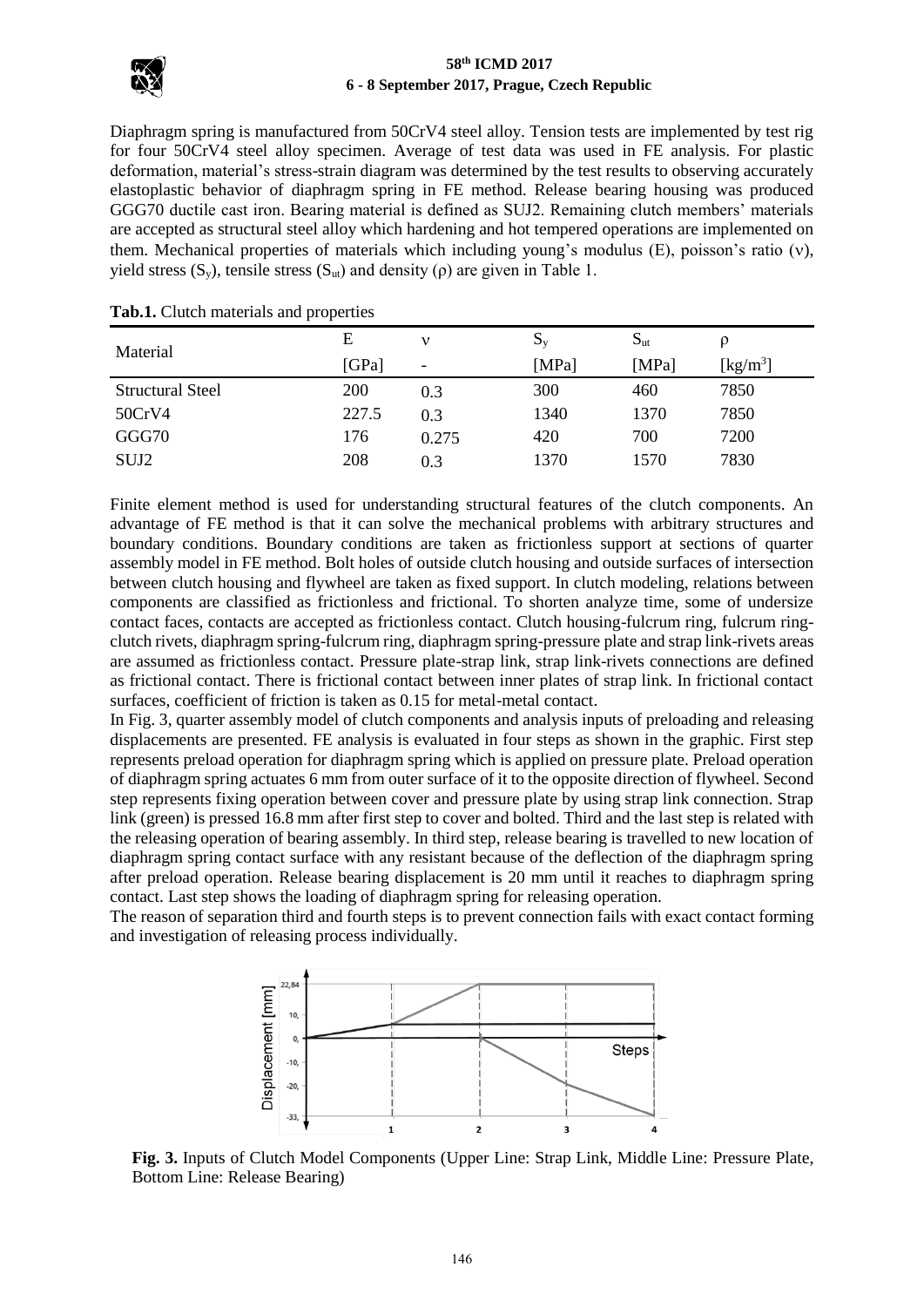

Force characteristic curve of conventional diaphragm spring is achieved by using force probe on lower fulcrum ring after finite element analysis was solved. Experimental and finite element results are good agreement especially in preloading time. Comparison of conventional diaphragm spring characteristics by experimental and numerical method is defined validation for the study.

Release bearing assembly was taking into consider individually. Reaction forces on the contact surface of diaphragm spring was determined by force probe in FE analysis. Reaction forces acts on release bearing assembly occurs during the last step which represents releasing operation.

### **RESULTS AND DISCUSSION**

Except from the release bearing assembly, rest of components evaluated in quarter clutch model. Maximum stress on diaphragm spring reach at the top level of stress value in first step of FE analysis. Maximum stress level is reached in the middle of first step time. Maximum stress on diaphragm spring is shown in Figure 4 for both conventional type and embossed type.



**Fig. 4.** Maximum Equivalent Stress on Diaphragm Spring

Preload operation causes increasing maximum stress of diaphragm spring on first step. Yield stress of diaphragm spring material is exceeded during preloading in up to 1370 MPa. Plastic deformation on diaphragm spring is occurred in first step. Until the last times of first step, maximum stresses of conventional and embossed spring types are similar. Strap link connection and release bearing free movement do not affect the stress in second and third step. Similar characteristics are occurred on springs in releasing operation. It is obvious that, equivalent stress are not tremendously changed on diaphragm springs at releasing. After the separation of clutch disc from pressure plate at the end of last step, stress distribution of diaphragm springs shown in the Figure 5.



**Fig. 5.** Stress Distributions of Conventional (left) and Embossed (right) Diaphragm Springs at the end of releasing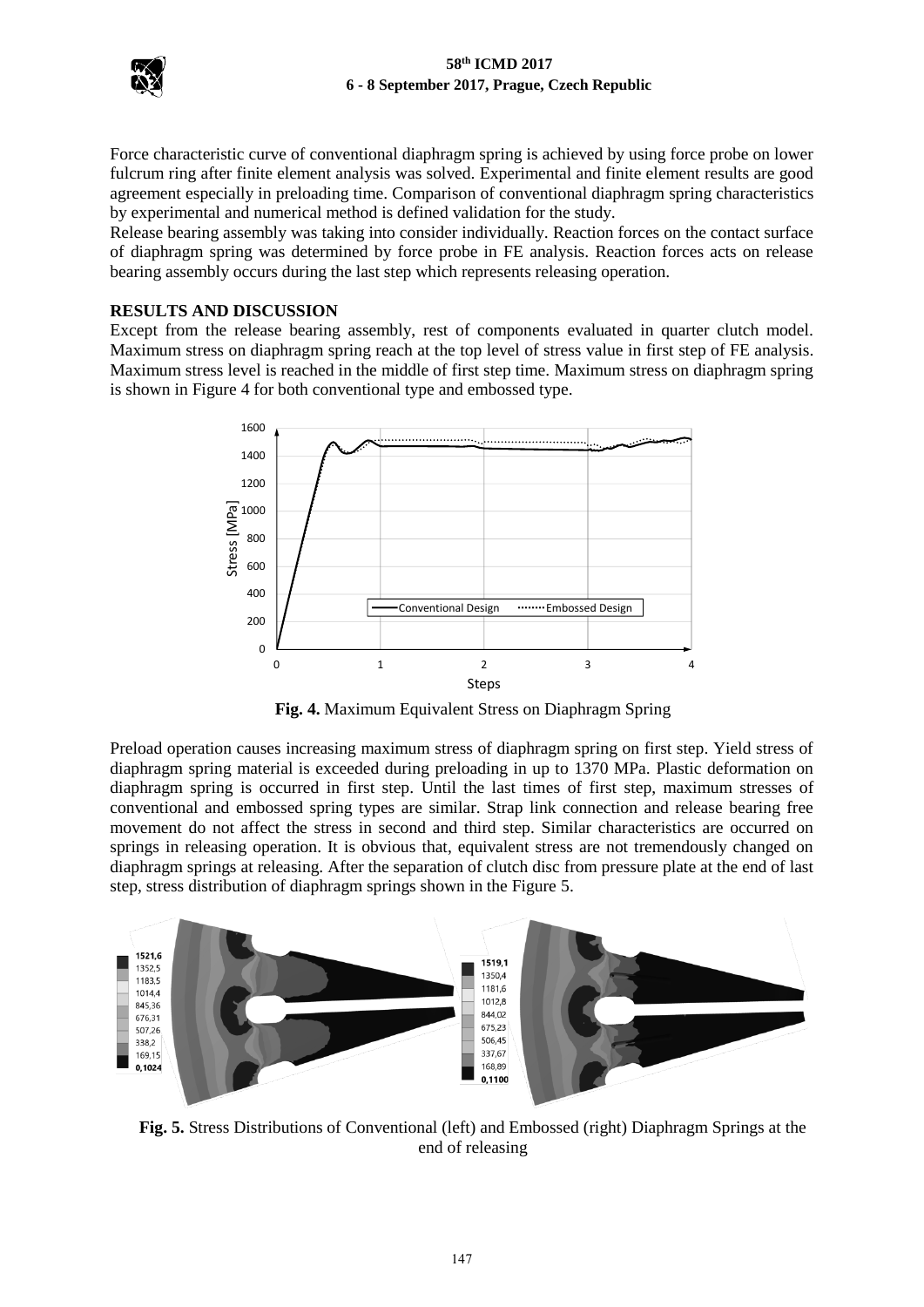

Conventional diaphragm spring has maximum 1521.6 MPa and embossed diaphragm spring has 1519.1 MPa maximum stress. Stress distribution shows similar in both types. The advantage of embossed type diaphragm spring is having less stress on the spring fingers relatively.

Clutch housing is an important component of clutch assembly which less deformation and stress are desired on it for long service life without any failure such as cranking or fatigue. Maximum stress on clutch housing is shown in Figure 6. Clutch model with conventional type was always caused more stress on it. In preload operation stress was reached up to 200 MPa in conventional type. At the end of strap link connection on clutch housing, equivalent stress was reached about 295 MPa in conventional design and 270 MPa in embossed design. Release bearing motion that is reverse direction of preloading and strap link connection effects on decreasing stress in last step. It is clear that embossed design is useful for clutch housing because of less stress occurred.



**Fig. 6.** Maximum Equivalent Stress on Clutch Housing

Strap link also is exposed the situation of exceeding yield stress and deforming plastic. Reasonable plastic deformations can occurred on trap link for connection of housing and pressure plate. Fulcrum ring holds diaphragm spring with clutch cover. The deformation of diaphragm spring occurs due to fulcrum ring acting as support. Especially in releasing operation, compression stresses occur on fulcrum ring. Maximum stress on fulcrum ring is shown in Figure 7.



**Fig. 7.** Maximum Equivalent Stress on Fulcrum Ring

After solution of the analysis steps, disengagement of clutch was simulated by using FE method. Disengagement deflection means clearance between pressure plate and clutch disc on clutch system. End of the third step time represents engagement of clutch by achieving preloading and assembly operation. Clearance characteristics changed linearly during the disengagement. Pressure plate and clutch disc have 6.5 mm displacement until engagement was achieved. Deformations of quarter model of clutch system was assumed zero for initial condition of releasing at the end of third step to calculate